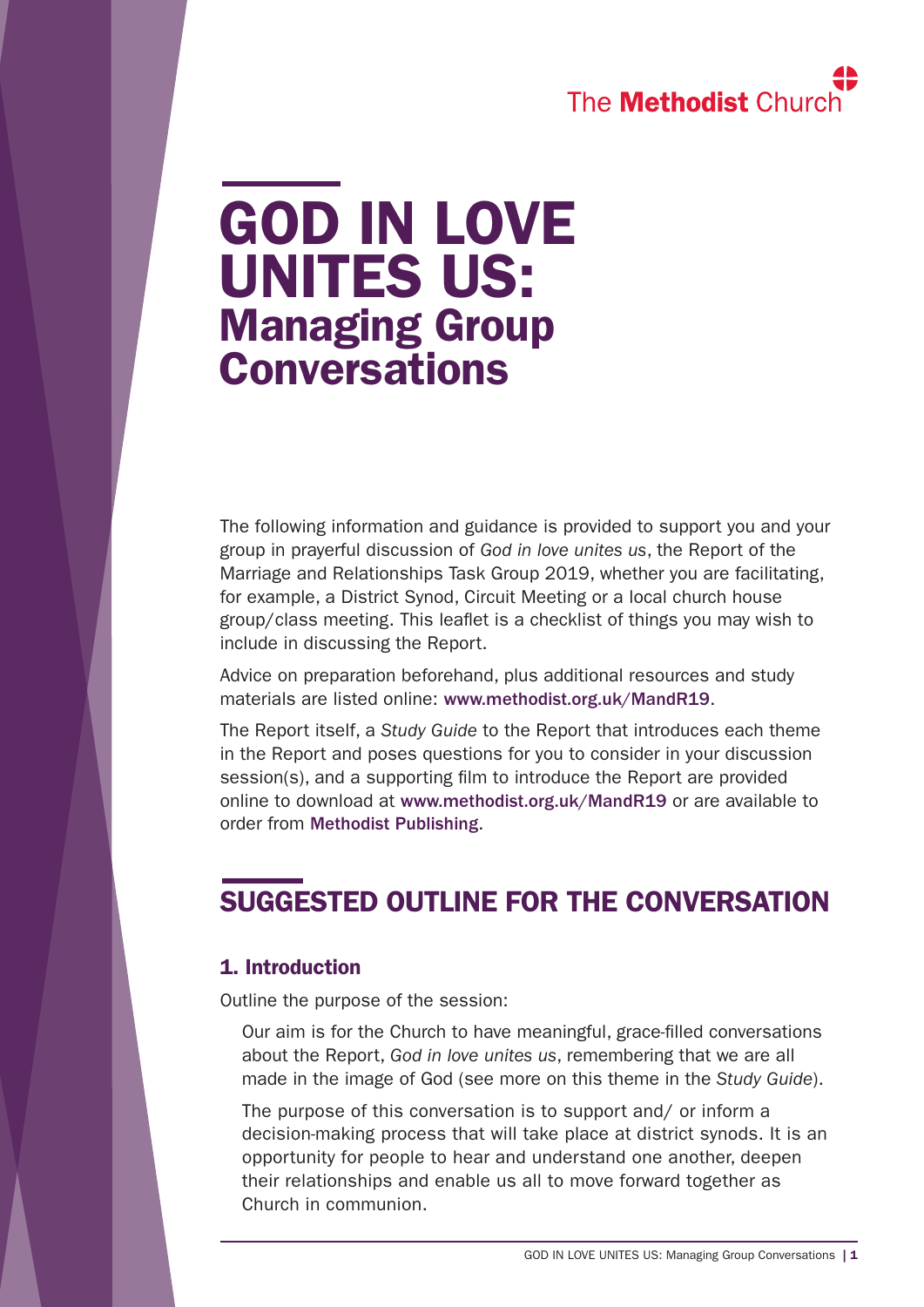Offer a brief overview of the Methodist Church's journey and current position on relationships and marriage, or have some of the ancillary documents from the website on tables for people to look at as they arrive (see [www.methodist.org.uk/MandR19](https://www.methodist.org.uk/MandR19)):

When we consider Scripture, we find that on some subjects such as ways of relating, relationships and sexuality, there is a diverse and changing range of views and there is a wide range of ways in which Christians understand and interpret Scripture. This prompts a great deal of reflection for the Church, and we live with contradictory convictions. In short, there are some things where we disagree, and we have agreed to disagree for the time being, but we do so with respect for other people and their understanding of the Bible.

Over the last 25 years, the Methodist Church in Britain has been on a pilgrimage of faith and has come to a number of decisions, which are not to be the focus of this discussion, but are the context in which the current conversations will take place.

These include:

- In 1993, the Methodist Conference stated that it recognises, affirms and celebrates the participation and ministry of lesbians and gay people in the Church.
- In 2010, the Methodist Conference responded to the Equality Act, which stated that it is illegal to discriminate on the basis of someone's sexual orientation, with a commitment to become an inclusive Church.
- IIn 2013 the Conference resolved that both ordained and lay Methodists may form a civil partnership.
- In 2014 the Conference agreed that Methodists may enter a civil same-sex marriage without conflict to our discipleship or ministry. There is also a definition of and guidance around homophobia.

### 2. Prayers/devotions

Set this conversation in the context of worship and frame it with appropriate prayer. (Materials are available on the [Singing the Faith Plus](http://singingthefaithplus.org.uk/) website and or can be accessed via [www.methodist.org.uk/MandR19](https://www.methodist.org.uk/MandR19/))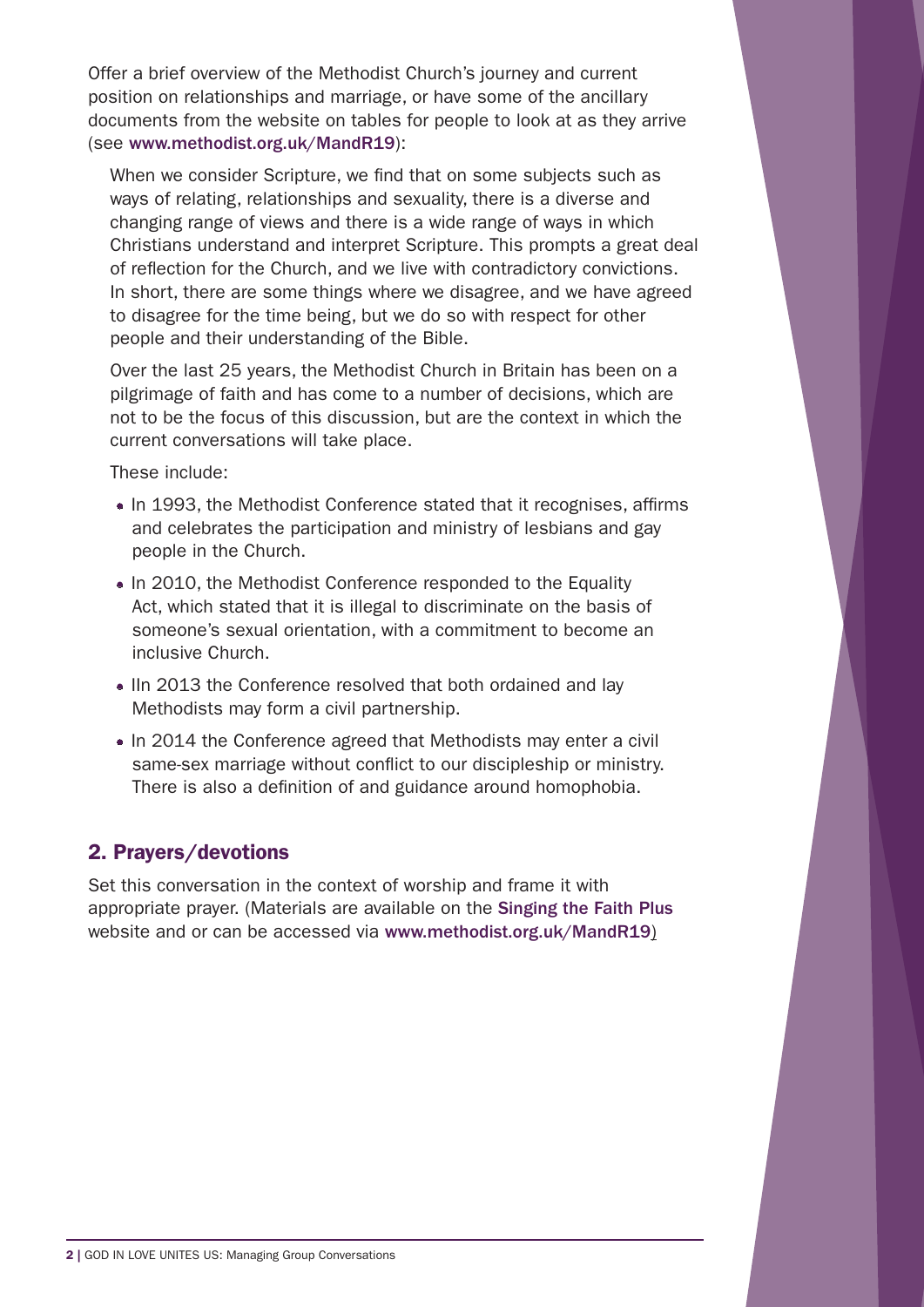#### 3. Ground rules

Draw up ground rules for the conversation with the group members if possible; these are an integral part of the process. Explain that these rules set the boundaries and tone for the conversation and ensure you have the group's permission to intervene if things get difficult. The rules should include the following and individuals should agree to:

- listen to understand without interrupting
- respect the feelings, experiences and views of other people
- listen to different views and question in a constructive way that enables learning
- respect confidentiality (within the constraints and limits of safeguarding)
- take responsibility for their own learning and share, as well as receive, learning
- be aware of the potential impact of the subject on themselves and others
- assume no one means to hurt them
- be aware of how much they are speaking (NB the facilitator may need to give speakers a time-limit, and be aware of dominant voices that speak often, which they should gently seek to control)
- speak and act in a way that best enables others to hear and understand, even if they do not share their view
- speak for themselves without making generalisations use 'I' statements rather than 'we' and 'us' or 'they' and 'them' statements.

### 4. Exercise to gauge strength of feelings

Ask the group these two questions separately:

- **Question A** How passionate are you about your relationship with God?
- **Question B** How passionate are you about the subject of marriage and relationships?

For each question, ask the group to arrange themselves in a line across the room, with those who feel most passionately about the topic at one end and those who do not have strong feelings about it at the other. Encourage the group to chat to each other to work out where they come in the line.

Remind the group that their passion for the topic will impact on how they engage in the forthcoming conversation, and draw out sensitively that those who are most passionate will probably have the most to say.

Remind the group that when we feel passionate about something, it is easy to get into a more argumentative conversation, or make sweeping statements and not carefully consider how we may best say what we need to say, and to do so in a way that will be easier to hear. There is, though, a way of expressing strong views that enables grace to prevail and holds together those who may differ in theological understanding.